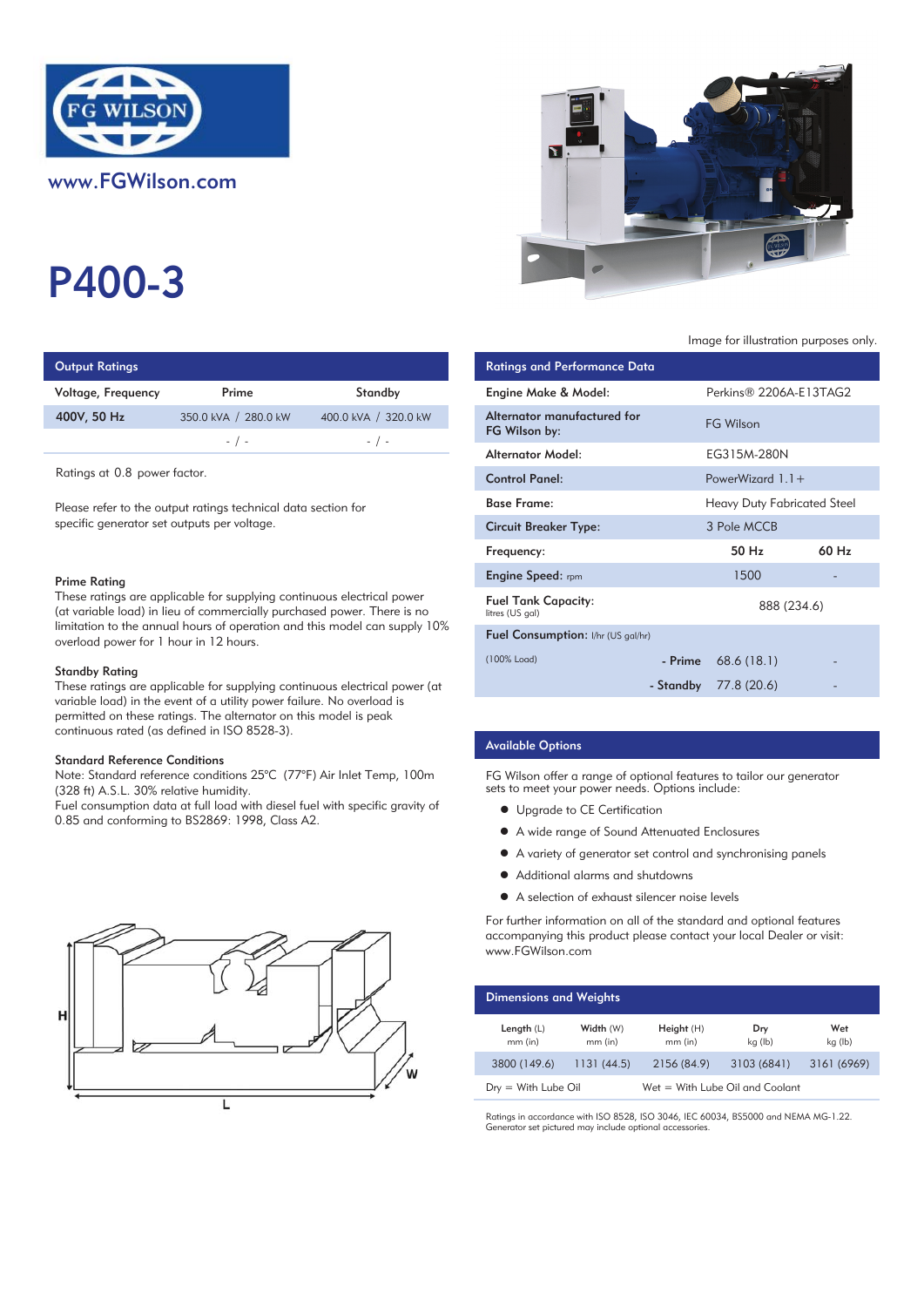| <b>Engine Technical Data</b>                                |                    |                                                 | <b>Air Systems</b>  |
|-------------------------------------------------------------|--------------------|-------------------------------------------------|---------------------|
| No. of Cylinders / Alignment:                               |                    | 6 / In Line                                     | Air Filter Ty       |
| Cycle:                                                      |                    | 4 Stroke                                        | Combustior          |
| Bore / Stroke: mm (in)                                      |                    | 130.0 (5.1)/157.0 (6.2)                         |                     |
| Induction:                                                  |                    | Turbocharged Air To Air<br><b>Charge Cooled</b> | Max. Comb           |
| Cooling Method:                                             |                    | Water                                           | <b>Restriction:</b> |
| <b>Governing Type:</b>                                      |                    | Electronic                                      |                     |
| <b>Governing Class:</b>                                     |                    | ISO 8528 G2                                     |                     |
| <b>Compression Ratio:</b>                                   |                    | 16.3:1                                          | <b>Cooling Sys</b>  |
| Displacement:   (cu. in)                                    |                    | 12.5 (762.8)                                    | <b>Cooling Sys</b>  |
| <b>Moment of Inertia:</b> $kg \, m^2$ (lb/in <sup>2</sup> ) |                    | 2.77 (9465)                                     | Water Pum           |
| <b>Engine Electrical System:</b>                            |                    |                                                 | <b>Heat Reject</b>  |
|                                                             | - Voltage / Ground | 24/Negative                                     |                     |
| - Battery Charger Amps                                      |                    | 70                                              | kW (Btu/min)        |
| Weight: kg (lb)                                             | - Dry              | 1301 (2868)                                     | <b>Heat Radia</b>   |
|                                                             | - Wet              | 1351 (2978)                                     | kW (Btu/min)        |

- -

Replaceable Element

2075.0 (300.9) -

324.2 (435.0) 367.4 (493.0)

2350.0 (340.9) -

Engine Speed: rpm Performance

BMEP: kPa (psi)

Fuel System

Fuel Filter Type:

Gross Engine Power: kW (hp)

- Standby - Prime

- Standby - Prime

| <b>Air Systems</b>                                                 | $50$ Hz               | $60$ Hz |
|--------------------------------------------------------------------|-----------------------|---------|
| Air Filter Type:                                                   | Non Canister          |         |
| <b>Combustion Air Flow:</b> m <sup>3</sup> /min (cfm)              |                       |         |
|                                                                    | $-$ Prime $21.3(752)$ |         |
| - Standby                                                          | 23.6 (833)            |         |
| Max. Combustion Air Intake<br><b>Restriction:</b> kPa (in $H_2O$ ) | 6.4(25.7)             |         |

| 16.3:1         | <b>Cooling System</b>                                                     | 50 Hz                  | 60 Hz |
|----------------|---------------------------------------------------------------------------|------------------------|-------|
| 12.5 (762.8)   | Cooling System Capacity: I (US gal)                                       | 45.2 (11.9)            |       |
| 2.77 (9465)    | <b>Water Pump Type:</b>                                                   | Centrifugal            |       |
|                | Heat Rejected to Water & Lube Oil:                                        |                        |       |
| 24/Negative    | kW (Btu/min)                                                              | $-$ Prime 113.5 (6455) |       |
| 70             |                                                                           | - Standby 128.5 (7308) |       |
| 1301 (2868)    | <b>Heat Radiation to Room:</b> Heat radiated from engine and alternator   |                        |       |
| 1351 (2978)    | kW (Btu/min)<br>- Prime                                                   | 43.3 (2462)            |       |
|                | - Standby                                                                 | 55.9 (3179)            |       |
|                | Radiator Fan Load: kW (hp)                                                | 14.0 (18.8)            |       |
| 60 Hz<br>50 Hz | Radiator Cooling Airflow: m <sup>3</sup> /min (cfm)                       | 398.4 (14069)          |       |
| 1500           | <b>External Restriction to</b><br><b>Cooling Airflow:</b> Pa (in $H_2O$ ) | 125(0.5)               |       |

Designed to operate in ambient conditions up to 50°C (122°F).

Contact your local FG Wilson Dealer for power ratings at specific site conditions.

| <b>Lubrication System</b>      |                   |
|--------------------------------|-------------------|
| Oil Filter Type:               | Eco, Full Flow    |
| Total Oil Capacity: I (US gal) | 40.0 (10.6)       |
| Oil Pan: $I (US gal)$          | 38.0 (10.0)       |
| Oil Type:                      | API CH4 SAE15W-40 |
| <b>Oil Cooling Method:</b>     | Water             |

| <b>Exhaust System</b>                           | $50$ Hz                | 60 Hz |
|-------------------------------------------------|------------------------|-------|
| Maximum Allowable Back Pressure:<br>kPa (in Hg) | 10.0(3.0)              |       |
| <b>Exhaust Gas Flow:</b> $m^3/m$ in (cfm)       |                        |       |
|                                                 | - Prime 56.6 (1999)    |       |
|                                                 | - Standby $64.8(2288)$ |       |
| Exhaust Gas Temperature: °C (°F)                |                        |       |
|                                                 | - Prime 573 (1063)     |       |
| - Standby                                       | 630 (1166)             |       |
|                                                 |                        |       |

| Recommended Fuel:                         |       |             | Class A <sub>2</sub> Diesel or BSEN590 |             |           |
|-------------------------------------------|-------|-------------|----------------------------------------|-------------|-----------|
| <b>Fuel Consumption:</b> I/hr (US gal/hr) |       |             |                                        |             |           |
|                                           |       | 110%        | 100%                                   | 75%         | 50%       |
|                                           | Prime | Load        | Load                                   | Load        | Load      |
|                                           | 50 Hz | 77.8 (20.6) | 68.6 (18.1)                            | 52.6 (13.9) | 37.1(9.8) |
|                                           | 60 Hz |             |                                        |             |           |
|                                           |       |             |                                        |             |           |

|                | 100%        | 75%         | 50%                      |
|----------------|-------------|-------------|--------------------------|
| <b>Standby</b> | Load        | Load        | Load                     |
| 50 Hz          | 77.8 (20.6) | 59.3 (15.7) | 41.6 (11.0)              |
| $60$ Hz        | -           | -           | $\overline{\phantom{0}}$ |

(Based on diesel fuel with a specific gravity of 0.85 and conforming to BS2869, Class A2)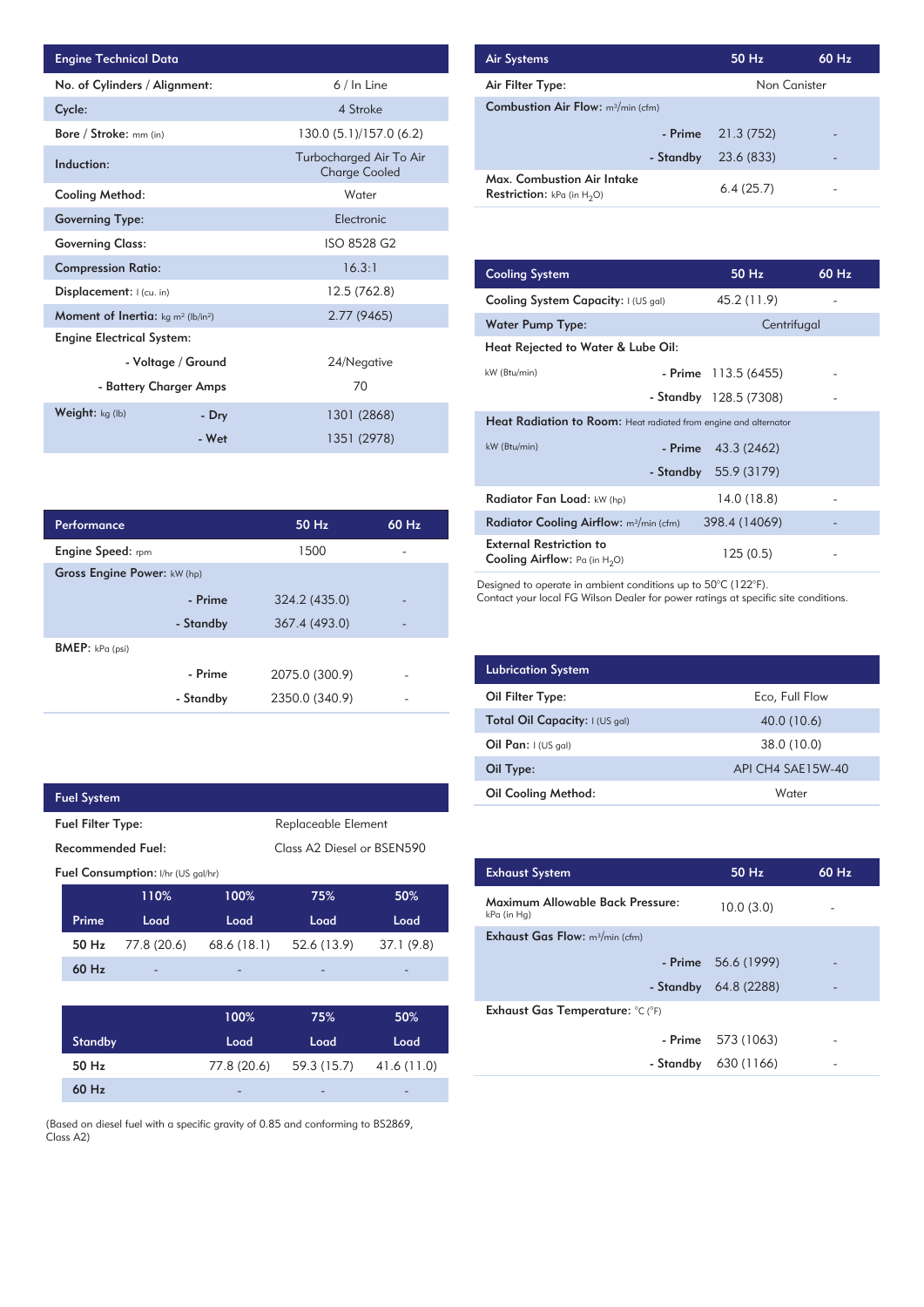| <b>Alternator Physical Data</b> |                   |
|---------------------------------|-------------------|
| Manufactured for FG Wilson by:  | FG Wilson         |
| Model:                          | EG315M-280N       |
| No. of Bearings:                |                   |
| <b>Insulation Class:</b>        | Н                 |
| <b>Winding Pitch Code:</b>      | $2/3 - R1$        |
| Wires:                          | 12                |
| Ingress Protection Rating:      | IP <sub>2</sub> 1 |
| <b>Excitation System:</b>       | <b>SHUNT</b>      |
| <b>AVR Model:</b>               | <b>EVC600i</b>    |

| <b>Alternator Operating Data</b>          |             |
|-------------------------------------------|-------------|
| Overspeed: rpm                            | 2250        |
| <b>Voltage Regulation:</b> (Steady state) | $+/-1%$     |
| Wave Form $NEMA = TIF$ :                  | 50          |
| Wave Form IEC $=$ THF:                    | 2.0%        |
| <b>Total Harmonic content LL/LN:</b>      | 3.0%        |
| Radio Interference:                       | ٠           |
| Radiant Heat: kW (Btu/min)                |             |
| - 50 Hz                                   | 23.7 (1348) |
| $-60$ Hz                                  |             |

| Alternator<br>Performance Data: | 50 Hz    |          |          | 60 Hz |
|---------------------------------|----------|----------|----------|-------|
| Data Item                       | 415/240V | 400/230V | 380/220V |       |
|                                 |          | 230 V    |          |       |
| <b>Motor Starting</b>           | 856      | 791      | 724      |       |
| Capability* kVA                 |          |          |          |       |
| <b>Short Circuit</b>            |          |          |          |       |
| Capacity** %                    | 300      | 300      | 300      |       |
| <b>Reactances: Per Unit</b>     |          |          |          |       |
| Xd                              | 2.901    | 3.122    | 3.460    |       |
| X'd                             | 0.110    | 0.119    | 0.132    |       |
| $X^{\mathsf{H}}$ d              | 0.100    | 0.108    | 0.120    |       |

Reactances shown are applicable to prime ratings.

\*Based on 30% voltage dip at 0.4 power factor and SHUNT excitation.

\*\*With optional permanent magnet generator or AREP excitation.